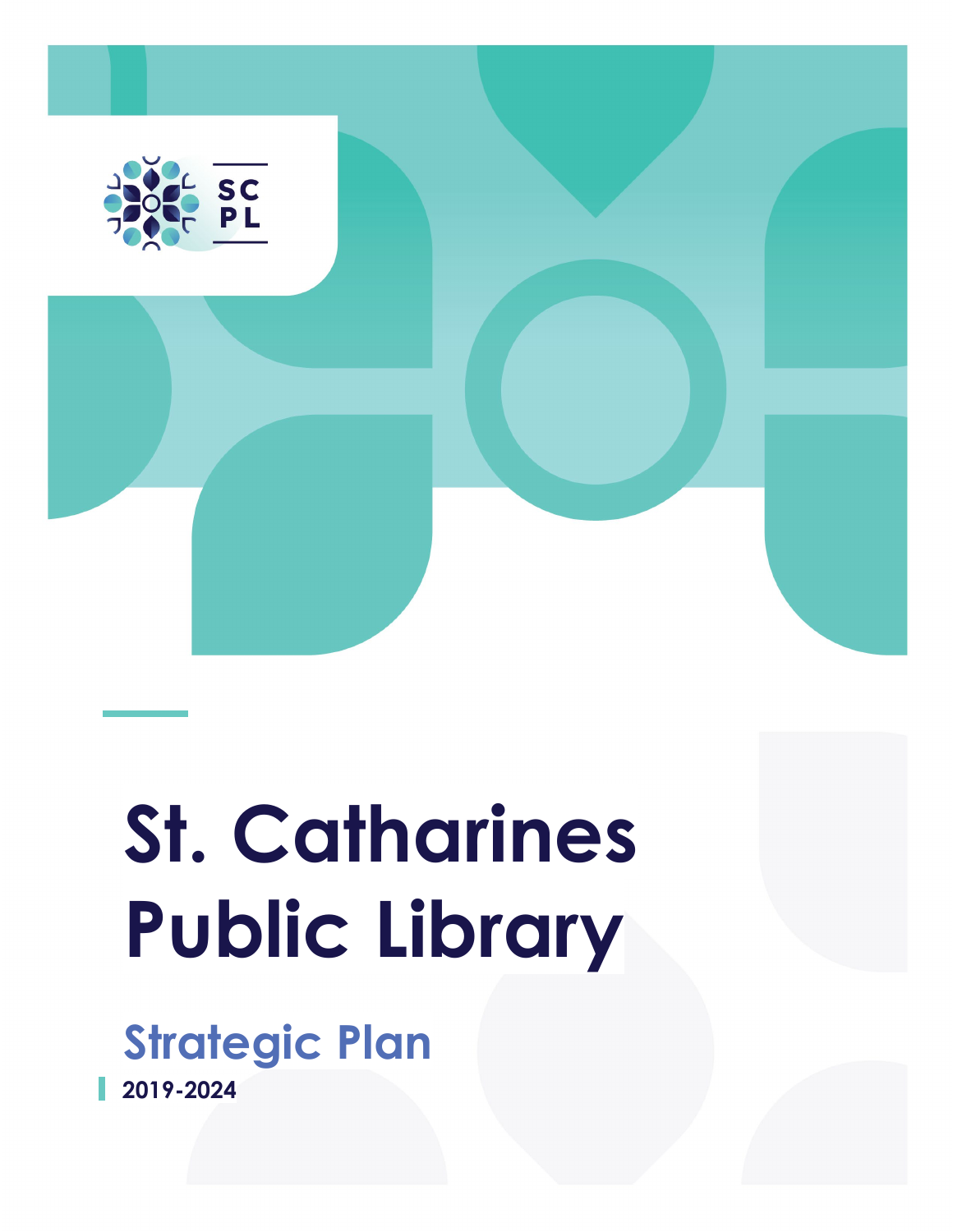## **Our Strategic Goals**

### Strategic Goal 1

### **Embrace innovation, creativity, and boldness in everything we do**

We have big ideas for the SCPL's future and to do that, we must step beyond our comfort zone. By thinking creatively and being bold, we can transform innovative ideas into reality. We are committed to embracing this new way of thinking at every level of the library's team and through everything we do. As a result, we will pursue new digital opportunities, tap into the expertise of the community, and re-imagine what is possible in our spaces.

#### Strategic Goal 2

### **Build a recognized and valued brand**

We want the SCPL to be known and valued by every St. Catharines resident. As a cornerstone of the community, the SCPL has an opportunity to build a brand that strengthens our identity and increases public awareness about our purpose, services, and programs. Through clear messaging and intentional communications, the SCPL can rebrand itself to foster strong relationships with the community both now and in the future.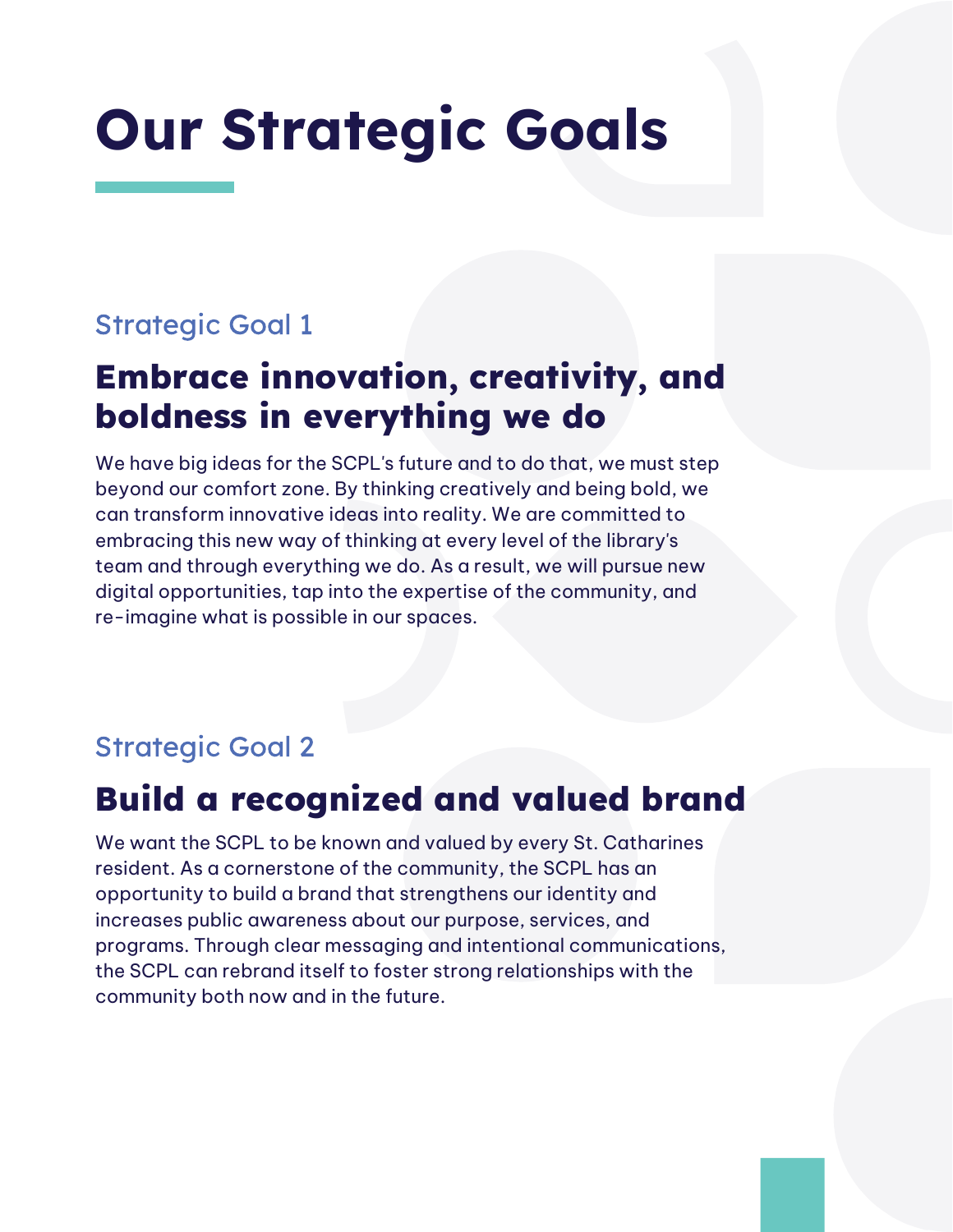### Strategic Goal 3

### **Foster more community connections**

Enhancing and maintaining connections in the community is essential for the library's future. We are committed to working with and learning from diverse community partners to better serve the people of St. Catharines. Equally as important, we are dedicated to being thoughtful collaborators who look to the expertise and needs of the community to guide how we offer support.

#### Strategic Goal 4

### **Be a library for all**

As our community continues to evolve, the need has never been greater for the SCPL to be a welcoming place. We believe everyone deserves access to opportunities and we are committed to creating an environment that is accessible and inclusive. We will reduce barriers by fostering diversity within our staff and encouraging ongoing community feedback. We will also work with others in response to the social challenges facing St. Catharines. At the end of the day, we strive to be a library providing services to our diverse population and playing an active role in the community.

#### Strategic Goal 5

### **Transform as we evolve**

Mahatma Gandhi once said, "If you want to change the world, start with yourself." We recognize that in order to achieve many of the innovative goals we have set for the SCPL, our internal systems and structures must also transform. We are dedicated to a thoughtful review and revamping of our organizational structure, our habits of adopting library trends, and our positioning within the tourism-based region of Niagara. By doing so, we will ensure we have the right systems and structures in place to carry us into the future.